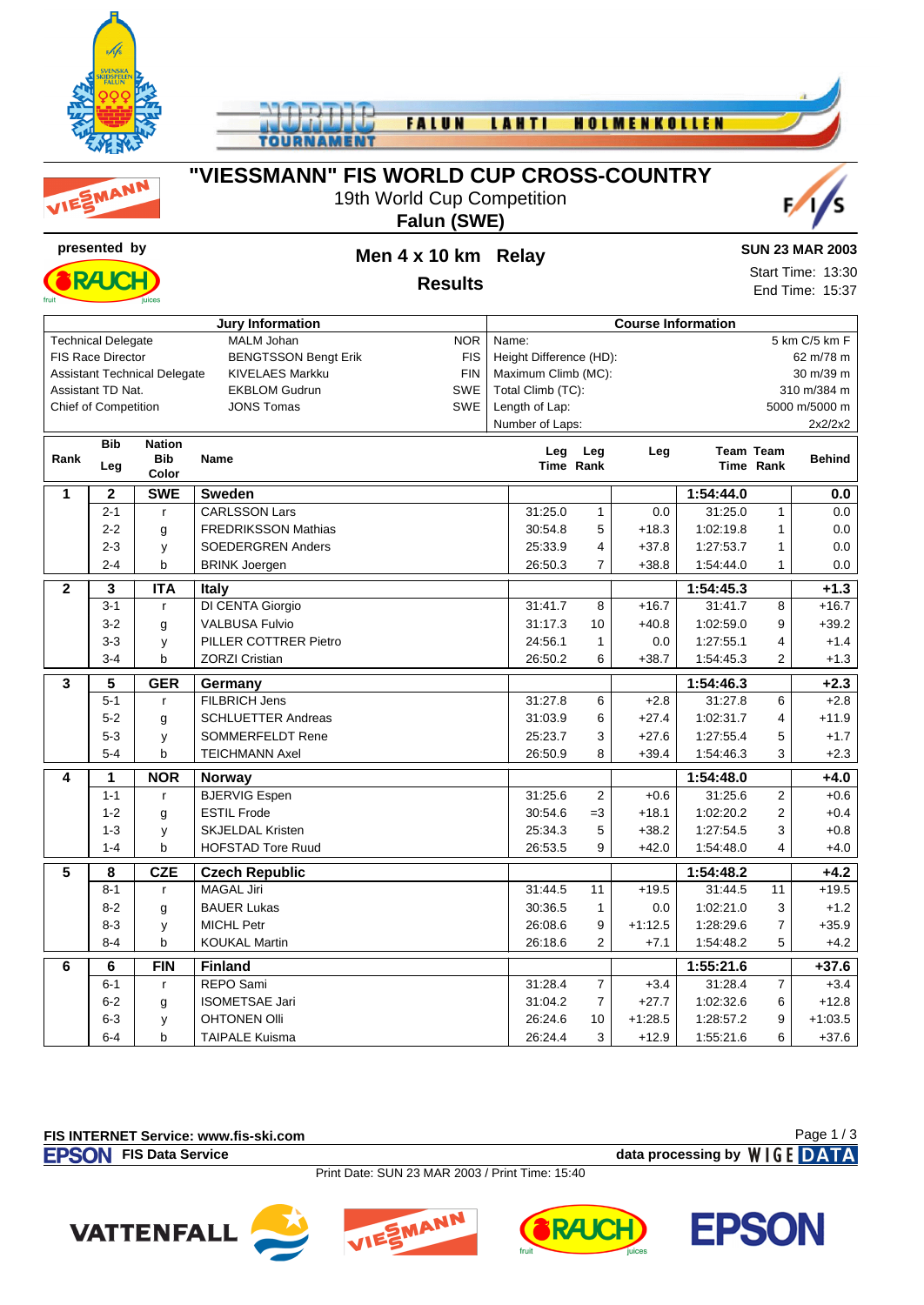

FALUN **LAHTI HOLMENKOLLEN TOUR** 

MANN

# **"VIESSMANN" FIS WORLD CUP CROSS-COUNTRY**

19th World Cup Competition **Falun (SWE)**





### **presented by Men 4 x 10 km Relay Results**

#### **SUN 23 MAR 2003**

Start Time: 13:30 End Time: 15:37

|                 | <b>Bib</b>              | <b>Nation</b>       |                            |         | Leg Leg        | Leg       | <b>Team Team</b> |                |               |
|-----------------|-------------------------|---------------------|----------------------------|---------|----------------|-----------|------------------|----------------|---------------|
| Rank            | Leg                     | <b>Bib</b><br>Color | <b>Name</b>                |         | Time Rank      |           |                  | Time Rank      | <b>Behind</b> |
| $\overline{7}$  | 10                      | <b>NOR</b>          | Norway II                  |         |                |           | 1:55:23.2        |                | $+39.2$       |
|                 | $10-1$                  | $\mathsf{r}$        | <b>SVARTEDAL Jens Arne</b> | 31:27.1 | 5              | $+2.1$    | 31:27.1          | 5              | $+2.1$        |
|                 | $10-2$                  | g                   | <b>BJERKE Espen Harald</b> | 31:06.6 | 9              | $+30.1$   | 1:02:33.7        | $\overline{7}$ | $+13.9$       |
|                 | $10-3$                  | у                   | <b>ANDERSEN Remi</b>       | 25:55.5 | 6              | $+59.4$   | 1:28:29.2        | 6              | $+35.5$       |
|                 | $10 - 4$                | b                   | ANDRESEN Jan Egil          | 26:54.0 | 10             | $+42.5$   | 1:55:23.2        | $\overline{7}$ | $+39.2$       |
| 8               | $\overline{\mathbf{7}}$ | <b>EST</b>          | <b>Estonia</b>             |         |                |           | 1:55:30.9        |                | $+46.9$       |
|                 | $7 - 1$                 | $\mathsf{r}$        | <b>REHEMAA Aivar</b>       | 31:43.6 | 10             | $+18.6$   | 31:43.6          | 10             | $+18.6$       |
|                 | $7 - 2$                 | g                   | <b>VEERPALU Andrus</b>     | 30:48.6 | $\overline{2}$ | $+12.1$   | 1:02:32.2        | $\mathbf 5$    | $+12.4$       |
|                 | $7 - 3$                 | y                   | MAE Jaak                   | 25:21.8 | $\overline{2}$ | $+25.7$   | 1:27:54.0        | $\overline{2}$ | $+0.3$        |
|                 | $7 - 4$                 | b                   | <b>NARUSK Priit</b>        | 27:36.9 | 13             | $+1:25.4$ | 1:55:30.9        | 8              | $+46.9$       |
| 9               | 11                      | <b>ITA</b>          | Italy II                   |         |                |           | 1:55:33.0        |                | $+49.0$       |
|                 | $11 - 1$                | r                   | DI SANTO Biagio            | 31:54.4 | 13             | $+29.4$   | 31:54.4          | 13             | $+29.4$       |
|                 | $11 - 2$                | g                   | <b>CHECCHI Valerio</b>     | 31:06.1 | 8              | $+29.6$   | 1:03:00.5        | 12             | $+40.7$       |
|                 | $11 - 3$                | y                   | <b>SANTUS Fabio</b>        | 25:56.0 | $\overline{7}$ | $+59.9$   | 1:28:56.5        | 8              | $+1:02.8$     |
|                 | $11 - 4$                | b                   | <b>KOSTNER Florian</b>     | 26:36.5 | $\overline{4}$ | $+25.0$   | 1:55:33.0        | 9              | $+49.0$       |
| 10              | $\overline{17}$         | <b>SWE</b>          | Jaemtland/Haerjedalen II   |         |                |           | 1:55:44.1        |                | $+1:00.1$     |
|                 | $17-1$                  | $\mathsf{r}$        | <b>PERSSON Fredrik</b>     | 31:26.6 | 4              | $+1.6$    | 31:26.6          | $\overline{4}$ | $+1.6$        |
|                 | $17-2$                  | g                   | <b>LARSSON Mats</b>        | 31:33.1 | 12             | $+56.6$   | 1:02:59.7        | 11             | $+39.9$       |
|                 | $17-3$                  | У                   | <b>HOEGBERG Anders</b>     | 26:02.8 | 8              | $+1:06.7$ | 1:29:02.5        | 10             | $+1:08.8$     |
|                 | $17 - 4$                | b                   | <b>DAHLSTEN Stefan</b>     | 26:41.6 | 5              | $+30.1$   | 1:55:44.1        | 10             | $+1:00.1$     |
| $\overline{11}$ | $\overline{4}$          | <b>RUS</b>          | <b>Russia</b>              |         |                |           | 1:56:24.5        |                | $+1:40.5$     |
|                 | $4 - 1$                 | $\mathsf{r}$        | <b>DENISOV Vitaly</b>      | 31:43.0 | 9              | $+18.0$   | 31:43.0          | 9              | $+18.0$       |
|                 | $4 - 2$                 | g                   | NOVIKOV Serguei            | 30:54.6 | $=3$           | $+18.1$   | 1:02:37.6        | 8              | $+17.8$       |
|                 | $4 - 3$                 | y                   | <b>NOUTRIKHINE Andrei</b>  | 27:35.4 | 14             | $+2:39.3$ | 1:30:13.0        | 12             | $+2:19.3$     |
|                 | $4 - 4$                 | $\mathsf{b}$        | VILISSOV Vladimir          | 26:11.5 | $\mathbf{1}$   | 0.0       | 1:56:24.5        | 11             | $+1:40.5$     |
| 12              | 13                      | <b>SWE</b>          | Jaemtland/Vaermland        |         |                |           | 1:56:48.0        |                | $+2:04.0$     |
|                 | $13-1$                  | $\mathsf{r}$        | <b>BERGLUND Gustaf</b>     | 31:26.0 | 3              | $+1.0$    | 31:26.0          | 3              | $+1.0$        |
|                 | $13 - 2$                | g                   | <b>AHRLIN Jerry</b>        | 31:33.3 | 13             | $+56.8$   | 1:02:59.3        | 10             | $+39.5$       |
|                 | $13 - 3$                | у                   | <b>HAEGGLUND Rikard</b>    | 26:41.4 | 11             | $+1.45.3$ | 1:29:40.7        | 11             | $+1:47.0$     |
|                 | $13 - 4$                | b                   | <b>LARSSON Martin</b>      | 27:07.3 | 11             | $+55.8$   | 1:56:48.0        | 12             | $+2:04.0$     |
| $\overline{13}$ | $\overline{15}$         | <b>SWE</b>          | Dalarna I                  |         |                |           | 1:58:35.6        |                | $+3:51.6$     |
|                 | $15 - 1$                | $\mathsf{r}$        | <b>JONSSON Magnus</b>      | 31:44.9 | 12             | $+19.9$   | 31:44.9          | 12             | $+19.9$       |
|                 | $15 - 2$                | g                   | <b>ERIKSSON Henrik</b>     | 32:11.0 | 15             | $+1.34.5$ | 1:03:55.9        | 14             | $+1:36.1$     |
|                 | $15 - 3$                | y                   | <b>OESTBERG Fredrik</b>    | 26:42.3 | 12             | $+1:46.2$ | 1:30:38.2        | 13             | $+2:44.5$     |
|                 | $15 - 4$                | $\mathbf b$         | <b>OESTBERG Mikael</b>     | 27:57.4 | 15             | $+1:45.9$ | 1:58:35.6        | 13             | $+3:51.6$     |

#### **FIS INTERNET Service: www.fis-ski.com**

**FIS Data Service data processing by**  $W \mid G E$  **DATA** 

Page 2 / 3

Print Date: SUN 23 MAR 2003 / Print Time: 15:40